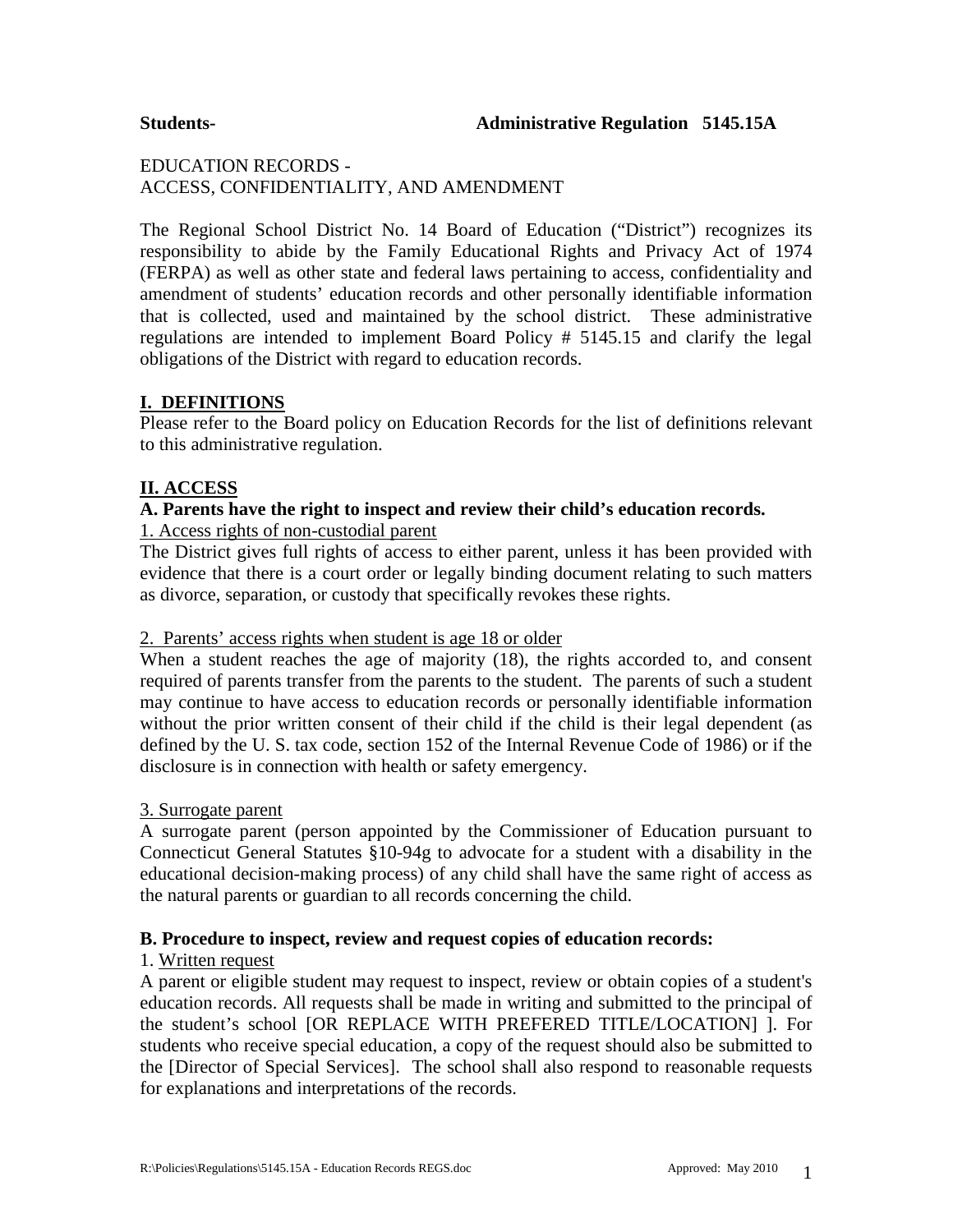# 2. Time for District to respond to request

The District shall comply with a request for access to records within a reasonable period of time, but not more than 45 days after it has received the request. If the student who is the subject of the request receives special education, the District shall comply with a request of a parent or eligible student within ten (10) school days, or within three (3) school days if the request is in order to prepare for a meeting regarding an individualized education program or any due process proceeding.

## 3. Fee for copy of education records

a. Standard fee for copies:

The fee for copies of education records is five (5) cents per page [OR OTHER REASONABLE AMOUNT].

## b. Waiver of fee:

If the imposition of the fee effectively prevents a parent from exercising the right to inspect and review the student's education records, the fee shall be waived.

#### c. No fee for search:

The District will not charge a fee to search for or to retrieve the education records of a student.

d. One free copy for students receiving special education:

If the student who is the subject of the request receives special education, the parents have the right to one free copy of those records. A request for the free copy shall be made in writing.

## 4. Situations where access to records and information may be limited:

## a. Records relate to more than one student:

If the education records of a student contain information on more than one student, the parents may only have access to the specific information about their child.

b. Privileged communications between student and professional employee:

Administrators, teachers and nurses are not required to disclose information concerning a student's alcohol or drug problem if the information was revealed during a communication made privately and in confidence by the student to the professional employee.

## c. Access to copyrighted instruments:

Any test instrument or portion of a test instrument for which the test manufacturer asserts a proprietary or copyright interest shall not be copied. The parent may review and inspect such information at the location where the records are kept if the records have been retained (state law allows test protocols to be discarded at the discretion of the school administration). The District shall respond to reasonable requests from the parent for explanations and interpretations of the copyrighted material.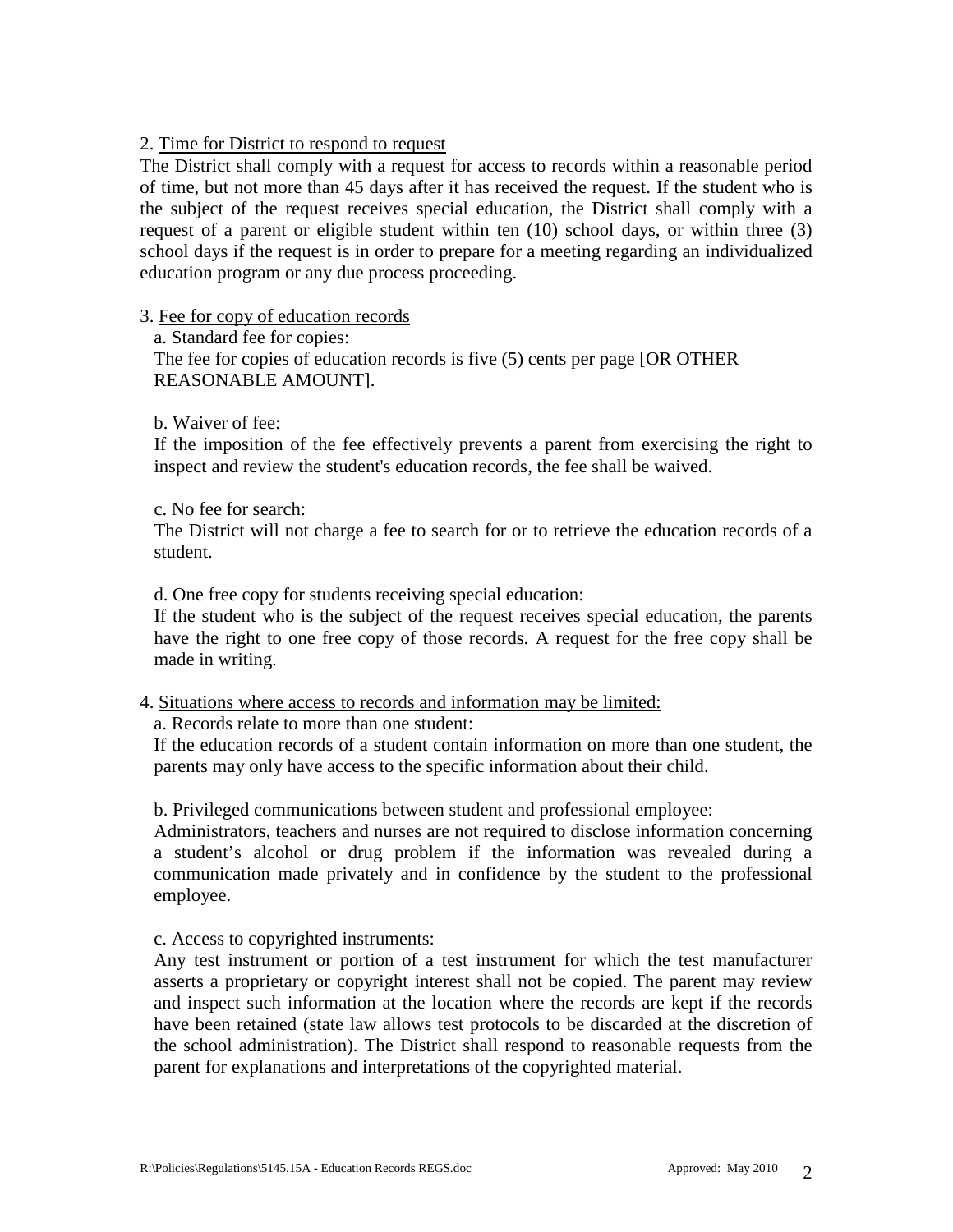d. Confidential HIV-related information:

If the education records include confidential HIV-related information (whether a person has been counseled regarding HIV infection, has been the subject of an HIV-related test, or has HIV infection, HIV-related illness or AIDS, or information which identifies or reasonably could identify a person as having one or more of such conditions), such information may not be released without a written authorization specifically allowing for the disclosure of confidential HIV-related information.

# **III. CONFIDENTIALITY**

# **A. Written consent required to disclose information**

## 1. Requirements for the written consent

Before the District discloses personally identifiable information from a student's educational records to persons other than the parent or eligible student, the parent or eligible student shall provide a signed and dated written consent. The written consent shall specify the records that may be disclosed; state the purpose of the disclosure; and identify the party or class of parties to whom the disclosure may be made.

## 2. Sufficiency of identification

The District uses reasonable methods to authenticate the identity of parents, students, school officials, and any other parties to whom personally identifiable information from education records is disclosed. "Signed and dated written consent" may include a record and signature in electronic form that identifies and authenticates a particular person as the source of the electronic consent; and indicates such person's approval of the information contained in the electronic consent.

## 3. Copy of records disclosed

If a parent or eligible student so requests, the District shall provide him or her with a copy of the records disclosed subject to payment of appropriate fees.

## **B. Exceptions to the requirement for written consent of parent or eligible student**

FERPA and its federal regulations give the District discretion to disclose personally identifiable information from education records without the prior written consent of a parent or eligible student in a number of situations. Among these exceptions are the following:

#### 1. Parents of eligible students

The disclosure is to the parents of an eligible student who is a dependent as defined in section 152 of the Internal Revenue Code of 1986.

## 2. School officials who have a legitimate educational interest:

The disclosure is to other school officials, including teachers who have legitimate educational interests.

#### a. Criteria for determining who constitutes a "school official"

School officials are broadly defined as persons who are employed by the District in an administrative, counseling, supervisory, academic, student support services, research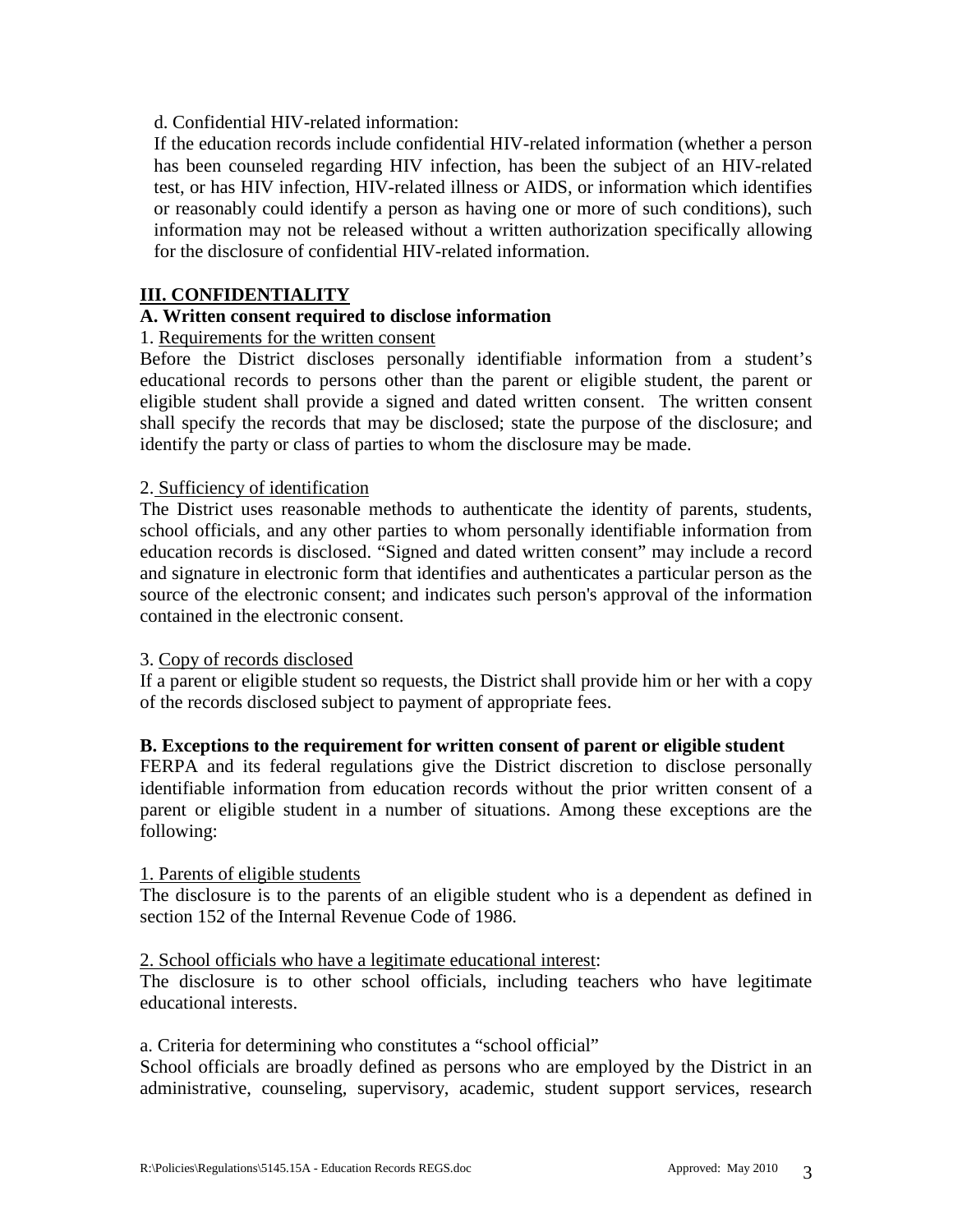position, or a support person to these positions. Contractors, consultants, volunteers or other parties to whom the District has outsourced its functions may also be considered as "school officials" provided that such persons or entities perform a function for which the District would otherwise use employees, are under the direct control of the District with respect to the use and maintenance of education records and are subject to the same requirements regarding redisclosure as any other recipient of such information.

#### b. Examples of school officials

Using the criteria in section (a), the term "school official" includes, but is not limited to the following: employees of the school district such as the superintendent, administrators, supervisors, teachers, school nurses, medical advisors, psychologists, social workers, guidance counselors, occupational therapists, speech and language therapists, paraprofessionals, support or clerical staff, security personnel; members of the Board of Education; attorneys who represent the District, accountants, auditors, bus contractors, medical or educational consultants or therapists; or a person serving on a Board of Education committee, or as a hearing officer in discipline cases.

#### c. What constitutes a "legitimate educational interest"

A legitimate educational interest exists where access to information in a student's education records is necessary for a school official to fulfill his or her professional responsibility.

#### 3. Directory Information:

The disclosure is information deemed to be "directory information" by the District and the parent or eligible student has not refused disclosure of such directory information. The term "directory information" refers to information that would not generally be considered harmful or an invasion of privacy if disclosed.

## a. Definition of "directory information:"

The District considers the following categories to fall within the definition of directory information: the student's name, address, telephone listing, electronic mail address, photograph, date and place of birth, major field of study, grade level, dates of attendance, participation in officially recognized activities and sports, weight and height of members of athletic teams, degrees, honors and awards received, and the most recent school previously attended.

b. "Directory information" does NOT include either of the following: a student' s social security number; a student identification number that, by itself, may be used to gain access to education records.

c. Annual notice of right to refuse disclosure of directory information:

On an annual basis, the school district shall provide parents and eligible students with notice of the right to refuse to let the District designate any or all of the above types of information about the student as directory information. The annual notice shall give the parent or eligible student two weeks to notify the District in writing that he or she does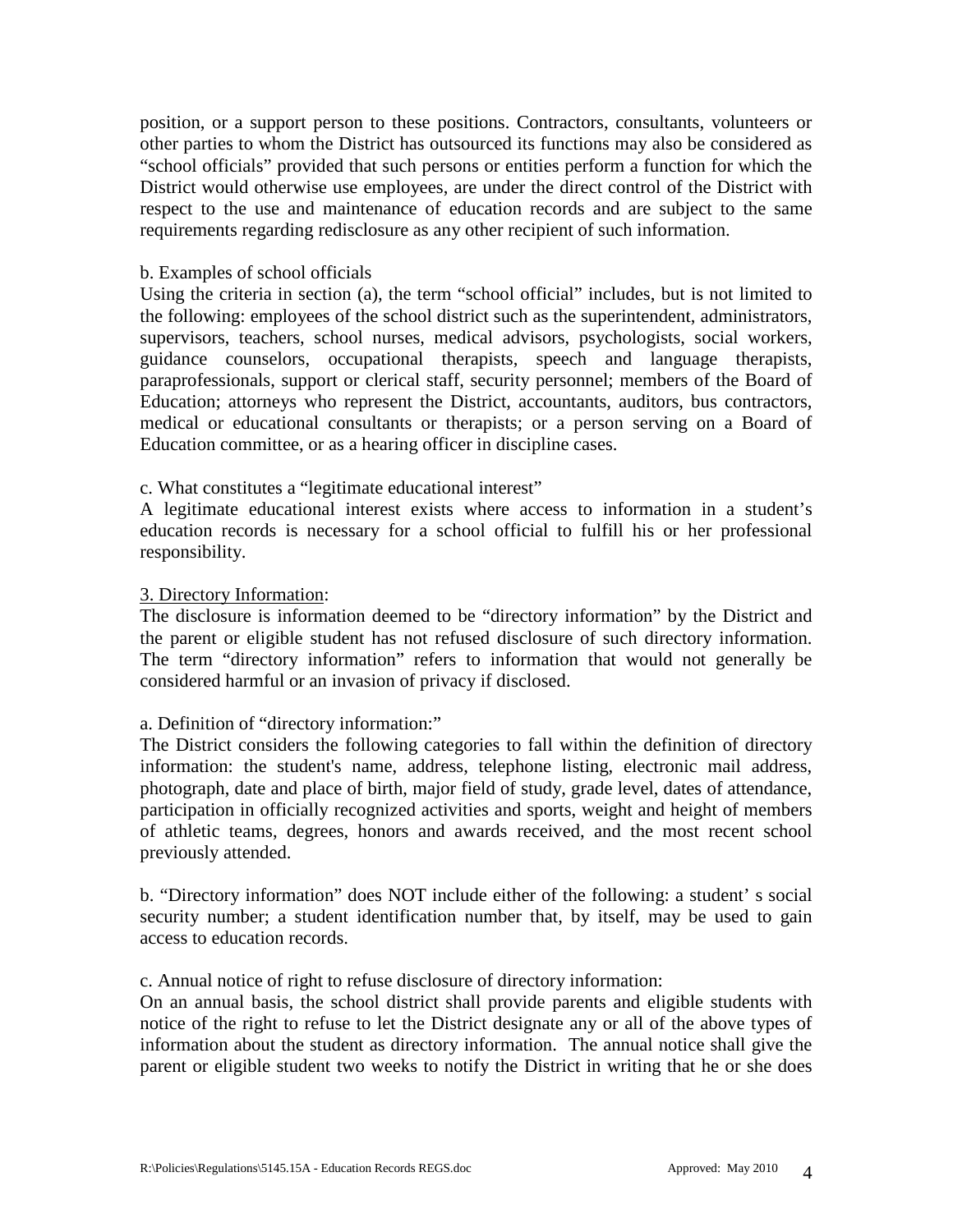not want any or all of those types of information about the student designated as directory information.

## 4. Recruiters- Military and Colleges

The disclosure of name, address, and telephone listing to recruiters if the parent or eligible student has not requested that prior written consent is obtained.

#### a. Access to certain information:

Upon a request made by military recruiters or an institution of higher education, the school district will provide access to secondary school students' names, addresses, and telephone listings.

## b. Annual notice of right to refuse recruiter access to information:

A secondary school student or the parent of the student may request that the student's name, address, and telephone listing not be released to recruiters without prior written consent. On an annual basis, the school district shall provide parents and eligible students with notice of the right to file such a request.

#### 5. Student's new school:

The District will forward education records to other agencies or institutions that have requested the records and in which a student seeks or intends to enroll or is already enrolled so long as the disclosure is for purposes related to the student's enrollment or transfer. This includes the transfer of disciplinary records with respect to a suspension or expulsion.

#### 6. Health or safety emergency

The school district may disclose personally identifiable information to appropriate parties (including the parents of an eligible student) if knowledge of the information is necessary to protect the health or safety of the student or other individuals. In making the decision to disclose information under this exception, the district must look at the totality of the circumstances. Disclosure is permitted where there is an articulable and significant threat to the health or safety of students, staff or other individuals. The disclosure should be limited to parties who need the information to address the emergency situation. The amount of information disclosed shall be narrowly tailored to the specific need and limited to the duration of the emergency. Disclosures for health and safety emergencies must be recorded in the student's education records (see "Recordkeeping").

#### 7. Financial Aid

The disclosure is in connection with financial aid for which the student has applied or which the student has received, if the information is necessary to determine eligibility, amount or conditions for the aid or enforce the terms and conditions of the aid.

#### 8. Judicial order or subpoena:

The disclosure is necessary to comply with a judicial order or lawfully issued subpoena. Unless the law requires otherwise, the school district must make a reasonable effort to notify the parent or eligible student of the order or subpoena in advance of compliance so that the parent or eligible student may seek protective action.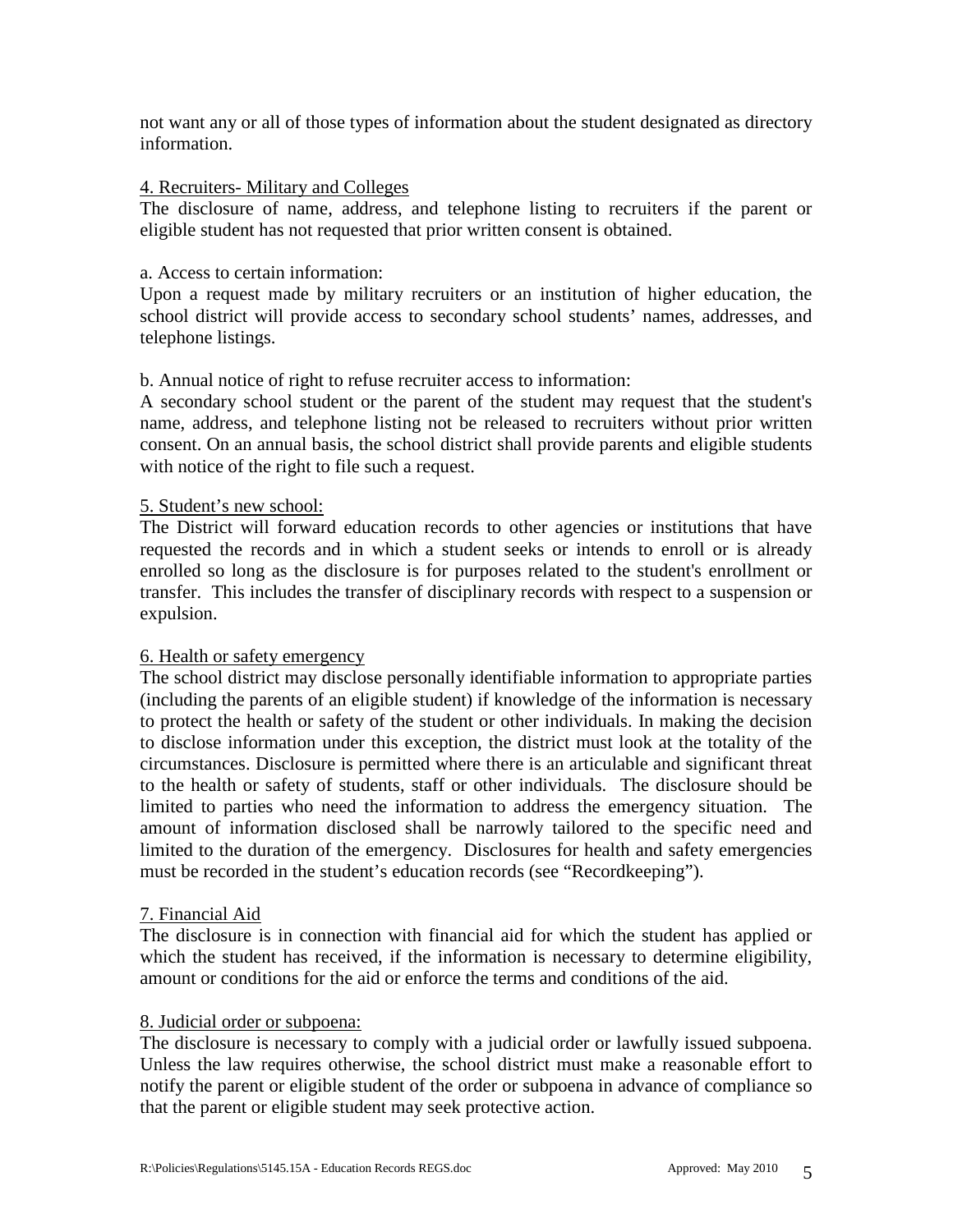# 9. Organizations conducting studies

The disclosure is to organizations conducting studies for, or on behalf of the school district to develop, validate, or administer predictive tests; administer student aid programs; or improve instruction as long as specific conditions are met as provided by law. This exception shall only apply when the District has entered into a written agreement with the organization as required by FERPA.

## 10. Certain federal and state officials:

The disclosure is to authorized representatives of the Comptroller General of the United States; the Attorney General of the United States; the Secretary of the U.S. Department of Education; or state and local educational authorities.

#### 11. Criminal justice involvement or dangerousness:

The disclosure is to state and local officials related to the juvenile justice system's ability to effectively serve the student whose records are released or about information received from state or local officials. This includes the following:

#### a. Physical assaults upon school employees by students

School Principals shall report physical assaults made by a student upon a school employee to the local police when such assaults occur on school property or while the employee was in performance of school duties and the employee files a written report with the Principal.

## b. Students on probation

For students who are on probation, the school district may release information to the courts as long as officials and authorities to whom the records are disclosed certify in writing to the school district that the information will not be disclosed to any other party, except as provided under State law, without the prior written consent of the parent of the student.

#### c. Arrested students

When the Superintendent of Schools receives notice of a student's arrest from law enforcement authorities, the Superintendent may disclose such information to the Principal of the school that the student attends. The Superintendent shall maintain the written report of the arrest in a secure location. The Principal may disclose such information only to special services staff or a consultant (such as a psychiatrist, psychologist or social worker) for the purpose of assessing the risk of danger posed by such child and determining appropriate placement, educational plan or disciplinary action.

#### d. Potentially dangerous students

When the Superintendent of Schools receives notice from the Department of Children and Families regarding a student's potential dangerousness, the Superintendent shall notify the Principal of the school that the student attends. The Principal may disclose such information only to special services staff or a consultant (such as a psychiatrist,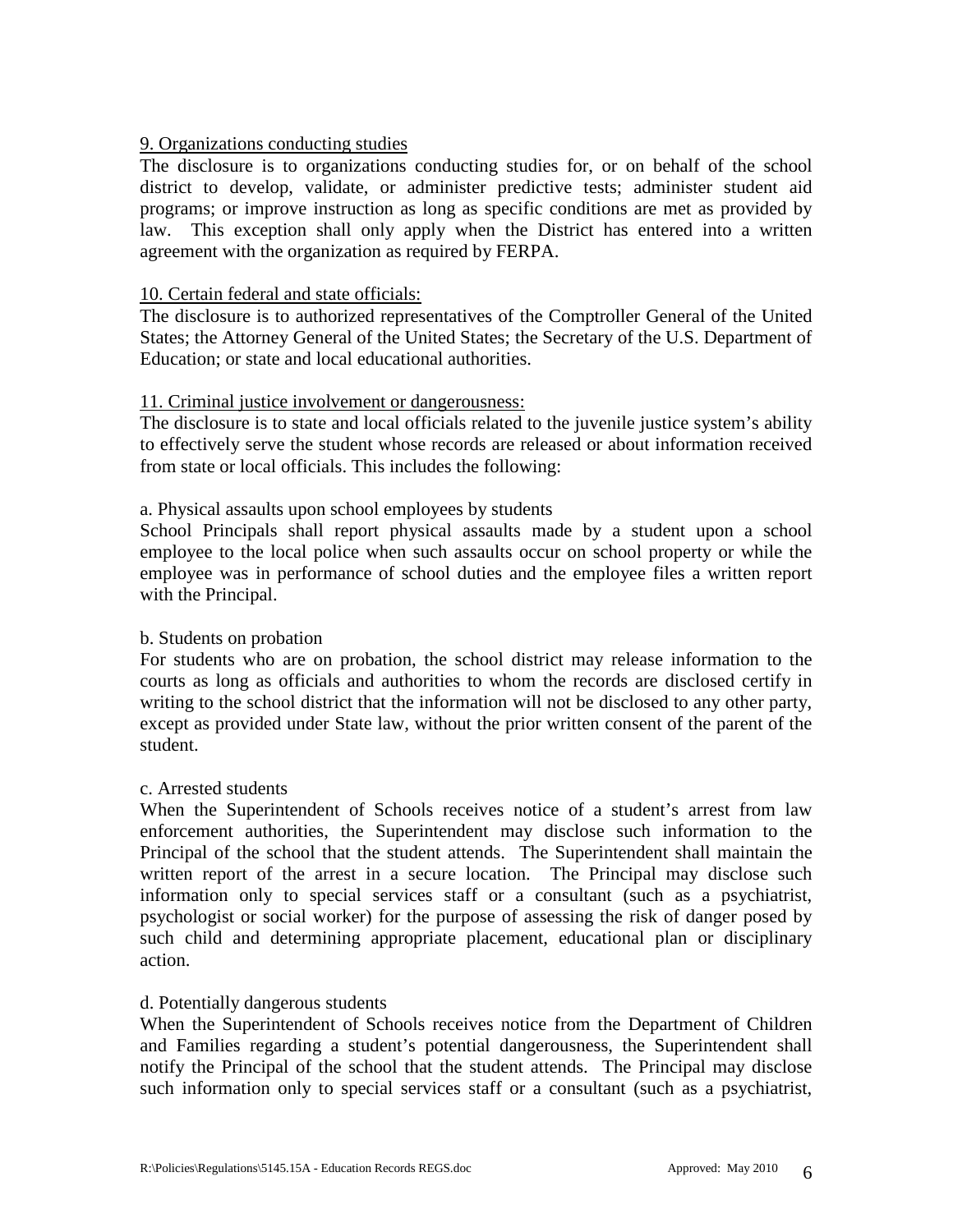psychologist or social worker) for the purpose of assessing the risk of danger posed by such child and determining appropriate placement, educational plan or disciplinary action.

# e. Registered sex offenders

The disclosure concerns sex offenders and other individuals required to register under the Violent Crime Control and Law Enforcement Act of 1994, [42 U.S.C. 14071,](https://web2.westlaw.com/find/default.wl?tf=-1&rs=WLW9.06&ifm=NotSet&fn=_top&sv=Split&tc=-1&docname=42USCAS14071&ordoc=5919156&findtype=L&mt=Connecticut&db=1000546&utid=1&vr=2.0&rp=%2ffind%2fdefault.wl&pbc=1B5FB230) and the information was provided to the school district under [42 U.S.C. 14071](https://web2.westlaw.com/find/default.wl?tf=-1&rs=WLW9.06&ifm=NotSet&fn=_top&sv=Split&tc=-1&docname=42USCAS14071&ordoc=5919156&findtype=L&mt=Connecticut&db=1000546&utid=1&vr=2.0&rp=%2ffind%2fdefault.wl&pbc=1B5FB230) and applicable Federal guidelines.

# **IV. Amendment**

The District recognizes its responsibility to permit parents and eligible students to seek amendment of the student's education records that the parent or eligible student believes to be inaccurate, misleading, or otherwise in violation of the student's privacy rights.

## A. Request for amendment of education records:

1. A parent or eligible student must submit a request for amendment of education records in writing to the school principal. The request should clearly identify the part of the record they want changed and specify why it is inaccurate, misleading or in violation of the privacy rights of the student.

2. The school will respond within a reasonable amount of time after receiving the request. If school officials decide not to amend the record as requested by the parent or eligible student, they will notify the parent or eligible student of their right to a hearing regarding the request for amendment.

## B. Hearing requirements:

1. The District shall hold the hearing within a reasonable time after it has received the request for the hearing from the parent or eligible student.

2. The District shall give the parent or eligible student notice of the date, time, and place, reasonably in advance of the hearing.

3. The hearing may be conducted by any individual, including an official of the District, who does not have a direct interest in the outcome of the hearing.

4. The District shall give the parent or eligible student a full and fair opportunity to present evidence relevant to the issues raised in the request for amendment. The parent or eligible student may, at their own expense, be assisted or represented by one or more individuals of his or her own choice, including an attorney.

5. The District shall make its decision in writing within a reasonable period of time after the hearing.

6. The decision must be based solely on the evidence presented at the hearing, and must include a summary of the evidence and the reasons for the decision.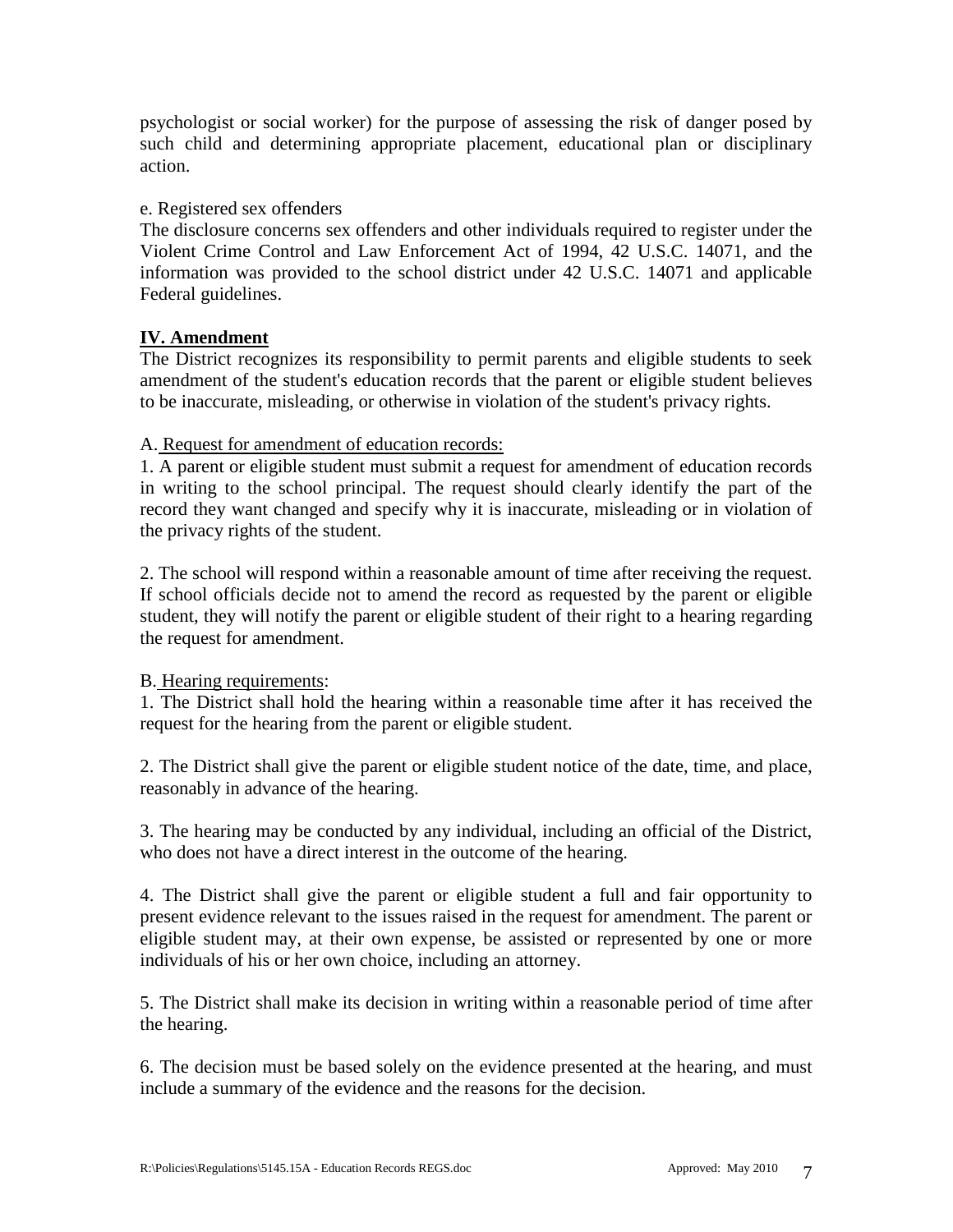a. If the decision is in favor of the parent or eligible student, the education record shall be amended.

b. If the decision is that the information in the education record is not inaccurate, misleading, or otherwise in violation of the privacy rights of the student, the District shall inform the parent or eligible student of the right to place a statement in the record commenting on the contested information in the record or stating why he or she disagrees with the decision of the District, or both. When such a statement is placed in the education records of a student the District shall: maintain the statement with the contested part of the record for as long as the record is maintained; and disclose the statement whenever it discloses the portion of the record to which the statement relates.

# **V. RECORDS MANAGEMENT**

#### A. Safeguarding confidentiality

The District shall use reasonable methods to protect the confidentiality of personally identifiable information at collection, storage, disclosure, and destruction stages.

## 1. Warning recipients of records about redisclosure of information

The District will inform parties receiving a disclosure of education records that they may use the information only for the purposes for which the disclosure was made and that they are obligated to not disclose the information to any other party without the prior consent of the parent or eligible student. This warning regarding further disclosure of education records need not be given to the parent or eligible student or party receiving directory information.

## 2. School officials' access to education records

The District shall use reasonable methods to ensure that school officials obtain access to only those education records in which they have legitimate educational interests. *[NOTE: FERPA requires "An educational agency or institution that does not use physical or technological access controls must ensure that its administrative policy for controlling access to education records is effective and that it remains in compliance with the legitimate educational interest requirement"]*

3. Additional requirements for safeguarding the records of students receiving special education

a. The [Director of Special Services] is the person responsible for ensuring the confidentiality of any personally identifiable information.

b. District personnel who collect or use personally identifiable information will receive instruction regarding confidentiality of student records and information.